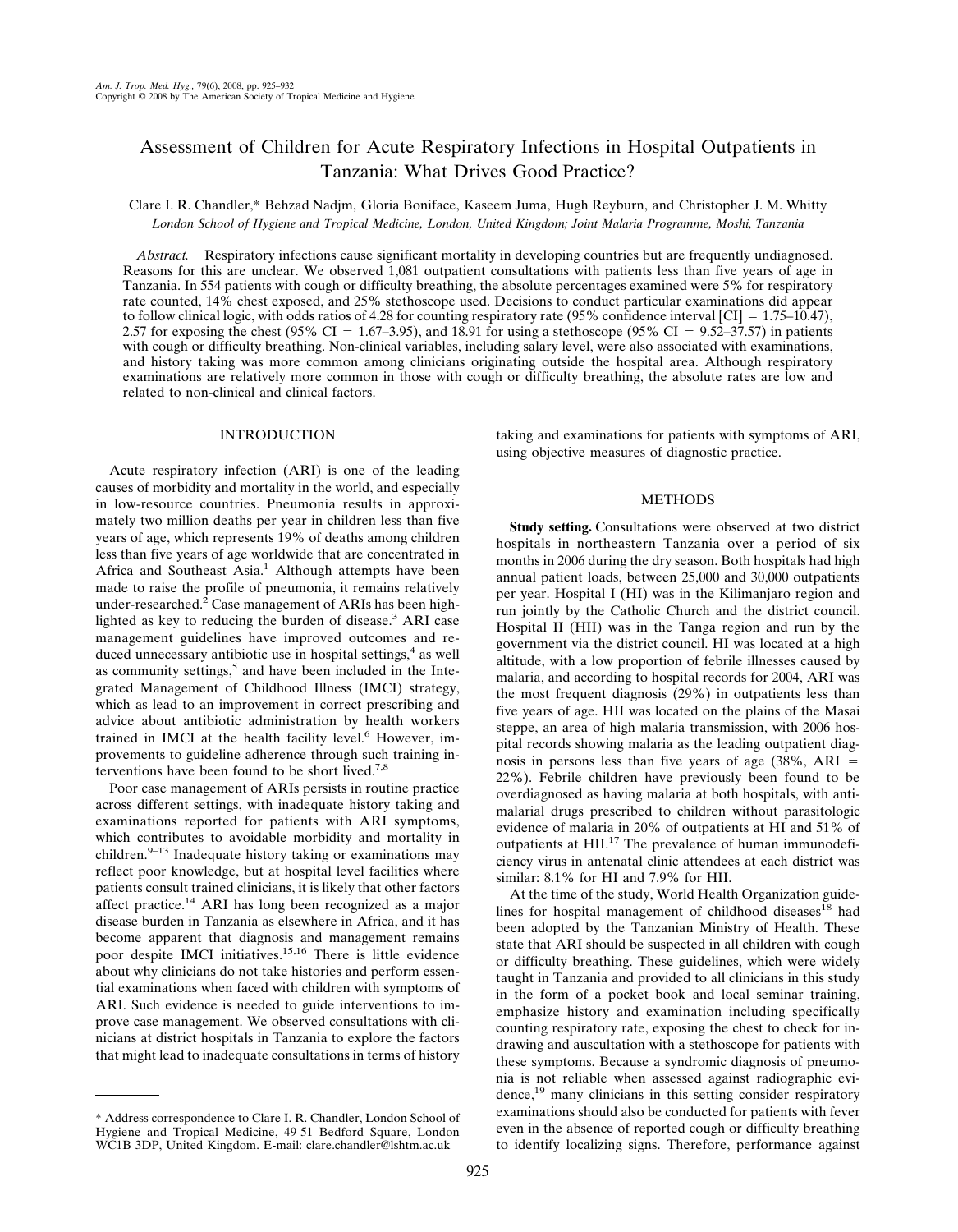this syndromic definition was also assessed. None of the clinicians observed in this study had attended a formal IMCI course although IMCI, as Ministry of Health policy, was used at all levels of staff training.

**Data collection and analysis.** This report presents a subset of data from a study using both qualitative and quantitative methods to explore the question of what drives good practice. Findings relating to malaria practice are published elsewhere, $17,20$  with a qualitative study on the motivation of clinicians to work well under review (Chandler CIR, and others, unpublished data). In this report, data from observations of consultations in pediatric outpatients at the two study hospitals are explored. Structured data collection forms were used by three of the authors (CIRC, GB, and KJ) to record observations of the content and context of consultations. Five objective diagnostic activities were recorded: any additional history questions asked after initial presentation; lower chest exposed to nipple line; respiration rate counted; stethoscope used; and thermometer used to take temperature. The study examined associations between these diagnostic maneuvers and symptoms. External factors included data about the patient demographics, consultation, clinic session (a particular date and whether seen at the mother and child health clinic [MCH] or the outpatient department [OPD]), and clinician characteristics. These characteristics are summarized in Table 1.

All hospital clinicians involved in pediatric or outpatient care were asked to participate and all gave written consent. Patients were informed of the research and asked to give verbal consent upon entering consultations. Consultations were selected for observation through purposive sampling to represent the proportion of consultations seen by each clinician in the past three months according to hospital records.

Observation data collection forms were double-entered into Microsoft Access (Redmond, WA). Relationships between examinations and symptoms were analyzed using chi-square tests and logistic regression in STATA version #10 (StataCorp, College Station, TX). Associations between different examinations/history taking and other contextual variables were then analyzed with univariate logistic regression. Additional detailed description of the data collection strategy and statistical analysis methods, including formulas, have

TABLE 1 Data collected as possible explanatory variables

| Level | Factor         | Characteristics measured                                                                                                                                                                                                                         |
|-------|----------------|--------------------------------------------------------------------------------------------------------------------------------------------------------------------------------------------------------------------------------------------------|
| 1     | Patient        | Age, sex, symptoms, examinations<br>carried out, questions asked by<br>patient or parent/guardian                                                                                                                                                |
|       | Consultation   | Time of day, length of consultation,<br>whether admitted, tests requested,<br>explanation given to patient or<br>parent/guardian                                                                                                                 |
| 2     | Clinic session | Number of patients attending clinic that<br>day, number of clinicians working<br>together in that clinic on that day,<br>whether morning or afternoon/<br>weekend shift                                                                          |
| 3     | Clinician      | Age, sex, school education level, most<br>recent qualification, year of<br>graduation, area of origin, number of<br>seminars attended in the past year,<br>number of years worked at the<br>hospital, salary, duration worked at<br>the hospital |

been reported.<sup>17</sup> Briefly, multi-level models with random intercepts were constructed in MLwiN version  $2.10^{21}$  to adjust for clustering at the clinic session and clinician levels. The data were structured in a cross-classified framework (Figure 1) with a cross-over of clinicians working in different clinics over time, and this framework was reflected in a crossclassified analysis.<sup>22</sup> A third level, hospital, was excluded because of small sample size. Multi-level models provided a measure of the variation (termed  $\sigma^2$ ) for each outcome (history or examination) attributable to differences between units at each of the two level 2 variables, clinic session  $(\sigma_{u_1}^2)$  and clinicians  $(\sigma_{u_2}^2)$ . The variance was considered statistically significant at the 95% level if  $\sigma^2 > 1.96 \times SE$  and significant at the 90% level if  $\sigma^2 > 1.65 \times$  SE. The percentage variance attributable to each level 2 variable, termed the variance partition coefficient, $2^{3,24}$  was estimated by assuming a continuous unobserved variable underlying the binary response variable and using a threshold model. $^{24}$ 

Multivariable models were built for each history or examination outcome of interest by adding symptom and contextual variables that were significant at the 90% level in univariate analysis to the basic multi-level model. Variables were added according to *a priori* hypotheses, and those no longer significant at the 95% level when adjusting for multiple explanatory variables were removed. Variance components remained in the final models if they were statistically significant or provided a better fit to the data, as determined by the deviance information criterion.<sup>25</sup> The final models therefore show factors that were significantly associated with each outcome, adjusted for other significant variables and for clustering on the clinic session and clinician levels, and the variation attributable to differences in the outcome between clinic sessions and between individual clinicians.

# RESULTS

**Study sample.** We observed 1,081 outpatient consultations between 23 clinical officers and children lees than five years of age during 73 clinic sessions, with most (928) at HII where more children attended for consultations each day, a median of 42 at the MCH compared with 14 at the MCH at HI. Two clinicians were scheduled to work at the MCH at each hospital daily, although in reality this varied. At the OPD, more clinicians (5–6) were scheduled to work in the morning OPD at HI compared with 4 at HII. Outpatient clinics typically lasted four hours at both hospitals. Characteristics of the patient, clinic, and clinician samples are described in Table 2.

**History and symptom-based examinations.** Overall, 554 (51%) children had a cough or difficulty breathing and 617 (57%) had a history of fever. History beyond initial presentation was taken in 84% of the cases. Temperature was taken in 221 (28.12%) patients with fever, cough, or difficulty breathing. Using a strict definition of cough or difficulty breathing to identify patients with symptoms compatible with ARI, only a small minority were examined appropriately. Of 554 patients with cough or difficulty breathing, 26 (5%) had respiratory rate counted, 79 (14%) had the chest exposed to the nipple line, and 137 (25%) had a stethoscope examination. Table 3 shows the examinations conducted for children with different groups of symptoms. Although symptoms that could be ARI did not often trigger appropriate examination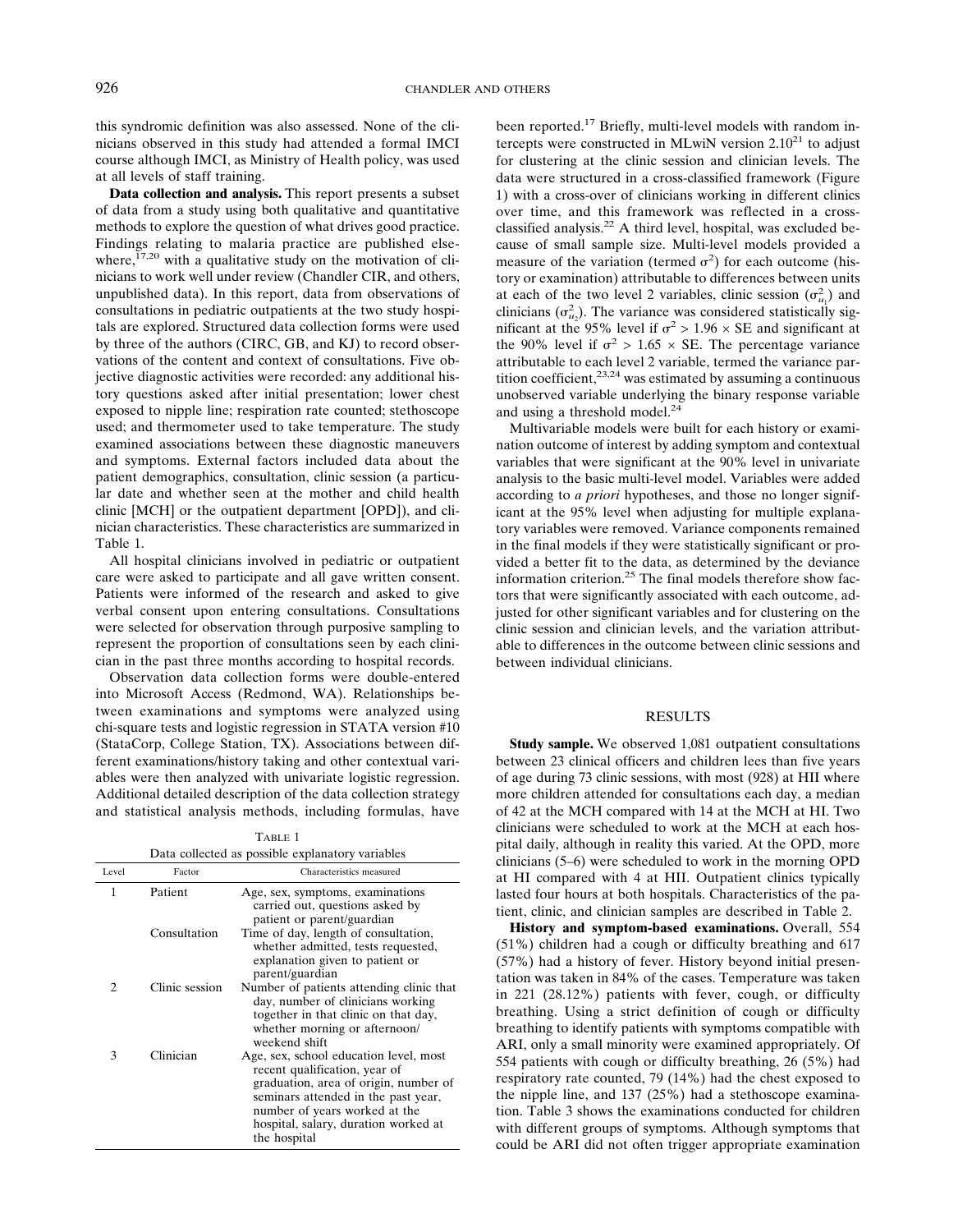

FIGURE 1. Cross-classified framework for analysis.

in absolute numbers, in relative terms they had a significant impact. Extending the analysis of the data shown in Table 3, we present univariate odds ratios (ORs) of the associations between symptoms and examinations observed. For children

| TABLE 2                                              |  |
|------------------------------------------------------|--|
| Sample of patients, clinics, and clinicians observed |  |

|                                              | % Of observed sample*               |
|----------------------------------------------|-------------------------------------|
| Variable                                     | Of 1,081 patients                   |
| Age of pediatric                             | 57.17                               |
| patient $(1-5$ years vs. $< 12$              |                                     |
| months)                                      |                                     |
| Sex of patient female                        | 49.77                               |
| Consultations                                | Of 1,081 consultations              |
| Patient admitted from                        | 14.62                               |
| outpatients                                  |                                     |
| Referral to other staff                      | 3.42                                |
| during consultation                          |                                     |
| Referral to guidelines                       | 1.85                                |
| Question asked by the                        | 5.55                                |
| patient/carer                                |                                     |
| Explanation given by                         | 44.40                               |
| clinician to patient/carer                   |                                     |
| Consultation duration more                   | 32.77                               |
| than 5 minutes                               |                                     |
| Consultation started after                   | 76.69                               |
| $10:30 \text{ AM}$                           |                                     |
| Clinics                                      | Of 73 clinic sessions               |
| Patient load above median<br>for clinic†     | 43.39                               |
| No. of clinicians in clinic $> 2$            | 61.52                               |
| Afternoon/weekend shift vs.<br>morning shift | 3.98                                |
| Electricity present                          | 71.42 (data missing for 11 clinics) |
| Patient load above median                    | 37.41 (data missing for 14 clinics) |
| for day                                      |                                     |
| Clinicians                                   | Of 23 clinicians                    |
| Clinician $\geq$ 40 years of age             | 31.17                               |
| Graduated with most recent                   | 52.91                               |
| qualification sine 2000                      |                                     |
| School education beyond                      | 35.35 (data missing for 3           |
| form 4 (General                              | clinicians)                         |
| Certificate of Secondary                     |                                     |
| Education equivalent)                        |                                     |
| Clinician sex female                         | 31.08                               |
| Originate from area around                   | 26.64 (data missing for 1           |
| hospital                                     | clinicians)                         |
| Has attended more than 2                     | 70.03                               |
| seminars in the past year                    |                                     |
| Salary more than 200,000                     | 58.33 (data missing for 3           |
| Tanzanian Shillings per                      | clinicians)                         |
| month (~180 US\$)                            |                                     |
| Carries out extra duties at                  | 46.06 (data missing for 3           |
| the hospital                                 | clinicians)                         |
| Worked at the hospital for                   | 31.82                               |
| more than 2 years                            |                                     |

\* Because the sample was not random, percentages represent proportion of sample ob-served (based on observing clinicians in proportion to the number of patients usually consulting each clinician according to hospital records) and cannot be interpreted as proportion of patients/clinics/clinicians at the hospital overall. with a cough or difficulty breathing, the ORs were 2.57 for clinicians exposing the chest (95% confidence interval  $\text{[CI]} =$ 1.67–3.95), 18.91 for using a stethoscope (95% CI =  $9.52-$ 37.57), and 4.28 for counting respiratory rate  $(95\% \text{ CI} =$ 1.75–10.47). If the child had a history of fever, the OR was 9.06 for temperature being measured (95% CI =  $5.18-14.11$ ) and 4.38 for eyes/palms to be examined (95%  $CI = 3.02-$ 6.36). By way of comparison, the OR of dehydration being checked was 6.24 (95% CI 3.39–11.48) if the patient had diarrhea.

**Context of history and respiratory examination.** Univariate analysis of the associations between clinical and non-clinical factors with the decision to take a history, expose the chest, use a stethoscope or take a temperature are shown in Tables 4 and 5. These associations suggest that each decision is associated with factors on the patient, consultation, clinic session, clinician, and hospital levels. Multivariable multi-level models examined which factors in addition to symptoms were associated with each of these decisions with adjustment for statistically significant covariates and for clustering at the clinic session and clinician levels. These models are shown in Table 6. Respiratory rate was counted too infrequently to enable multivariate analysis to be robust. History taking was more common among the first set of patients seen in the morning than later (adjusted OR for consultations after  $10:30 \text{ AM} = 0.61, 95\% \text{ CI} = 0.37{\text -}0.96$ , was more common among clinicians who did not originate in the area around the hospital (adjusted OR for clinicians originating outside the hospital area =  $0.40, 95\%$  CI =  $0.16-0.91$ ), and was more common in HII (adjusted OR = 3.55, 95% CI = 1.07–9.13). The variation between clinicians in taking a history was not statistically significant at 8% of the overall variation, but the 15% variation attributable to differences between clinic sessions was statistically significant, indicating that factors associated with the environment may have influenced the decision to take a full history.

Clinicians with higher salaries were more likely to expose the chest (OR = 4.47, 95% CI = 1.69–12.34). Stethoscope use was associated with longer consultations (OR for  $> 5$ minutes  $= 2.86, 95\% \text{ CI} = 1.78 - 4.62$  and with consultations with clinicians earning a higher salary (OR for  $> $180 = 4.27$ , 95% CI = 1.25–15.86), and was more frequent at HII (OR = 9.99, 95% CI =  $2.17-37.68$ ). The number of years of service and amount of training was not associated with history and respiratory examination, and the influence of salary was independent of these factors. Thermometer use was associated with longer consultations (OR =  $4.70,95\%$  CI =  $2.66-8.54$ ) and was more likely at HII (OR = 28.19, 95% CI = 7.19– 144.75). Thermometers were available in both hospitals.

Multivariate models for the other examinations shown in Table 3 (checking eyes or palms, dehydration, and abdomen)

<sup>†</sup> Because median for patient load varied by clinic type, this variable comprises these different medians.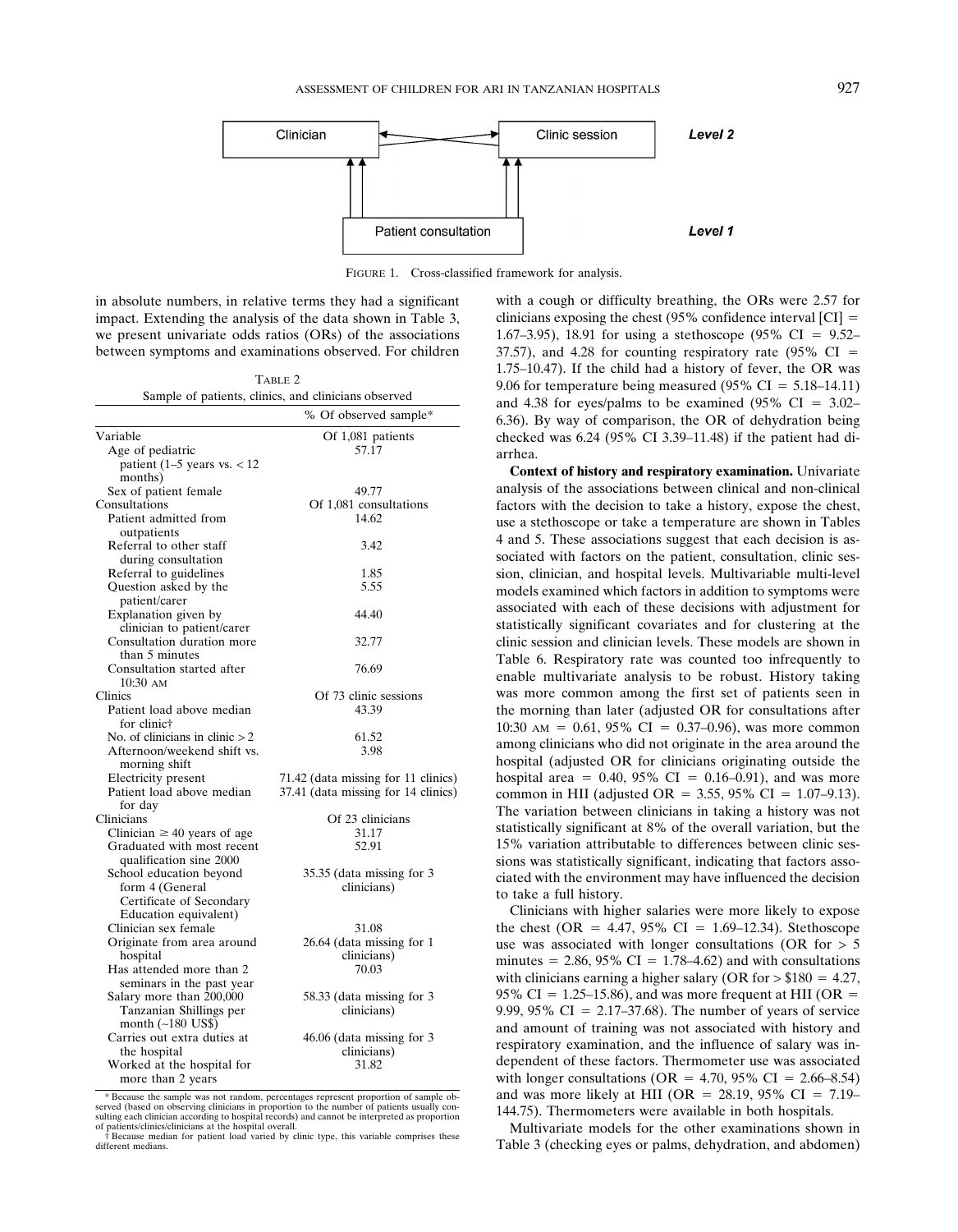TABLE 3 Examinations conducted for different symptoms presented\*

|                          | No. (%) examinations per no. consultations |                  |                             |                  |                   |                          |                        |              |
|--------------------------|--------------------------------------------|------------------|-----------------------------|------------------|-------------------|--------------------------|------------------------|--------------|
| Symptom                  | No.                                        | Chest<br>exposed | Respiration<br>rate counted | Stethoscope used | Temperature taken | Eyes or<br>palms checked | Dehydration<br>checked | Abdomen felt |
| CDB only                 | 145                                        | 23 (15.86)       | 3(2.07)                     | 30(20.69)        | 10(6.90)          | 9(6.21)                  | 1(0.69)                | 11(7.59)     |
| CDB and fever            | 332                                        | 51 (15.36)       | 18 (5.42)                   | 95 (28.61)       | 121 (36.45)       | 100(30.12)               | 13 (3.92)              | 41(12.35)    |
| CDB and diarrhea         | 24                                         | 2(8.33)          | 2(8.33)                     | 4(16.67)         | 7(29.17)          | 6(25.00)                 | 1 (4.17)               | 2(8.33)      |
| CDB, diarrhea, and fever | 53                                         | 3(5.66)          | 3(5.66)                     | 8 (15.09)        | 20 (37.74)        | 15 (28.30)               | 5(9.43)                | 4(7.55)      |
| Any CDB                  | 554                                        | 79 (16.26)       | 26(4.69)                    | 137 (24.73)      | 158 (28.52)       | 130 (23.47)              | 20(3.61)               | 58 (10.47)   |
| Fever                    | 165                                        | 12(7.27)         | 2(1.21)                     | 2(1.21)          | 32 (19.39)        | 40(24.24)                | 5(3.03)                | 21(12.73)    |
| Diarrhea                 | 54                                         | 6(11.11)         | 2(3.70)                     | 1 (1.85)         | 4(7.41)           | 13 (24.07)               | 11 (20.37)             | 7(12.96)     |
| Fever and diarrhea       | 67                                         | 6(8.96)          | 2(2.99)                     | 2(2.99)          | 31 (46.27)        | 22 (32.84)               | 8 (11.94)              | 11(16.42)    |
| Other symptoms           | 241                                        | 8 (3.32)         | 0(0.00)                     | 4(1.66)          | 3(1.24)           | 11 (4.56)                | 1(0.41)                | 17(7.05)     |
| Total                    | 1.081                                      | 111 (10.27)      | 32(2.96)                    | 146 (13.51)      | 228 (21.09)       | 216 (19.98)              | 45(4.16)               | 114 (10.55)  |

\*  $CDB = \text{cough/diff}$  breathing.

TABLE 4 Univariate associations with history taking

| Variable                          | No.   | Odds ratio<br>(95% CI)* |
|-----------------------------------|-------|-------------------------|
| Patient variables                 |       |                         |
| Age of pediatric patient $(1-5)$  |       |                         |
| years vs. 12 months)              | 1,081 | $0.95(0.69-1.32)$       |
| Sex of patient female             | 1,064 | $0.86(0.62 - 1.19)$     |
| Consultation variables            |       |                         |
| Patient admitted during           |       |                         |
| consultation                      | 1,081 | $1.88(1.09-3.23)$       |
| Referral to other staff during    |       |                         |
| consultation                      | 1,081 | $0.51(0.24 - 1.08)$     |
| Referral to guidelines            | 1,081 | $3.78(0.50-28.41)$      |
| Question asked by the             |       |                         |
| patient/carer                     | 1,081 | $1.81(0.77-4.28)$       |
| Explanation given by clinician    |       |                         |
| to patient/carer                  | 1,081 | $1.97(1.40-2.78)$       |
| Consultation duration more        |       |                         |
| than 5 minutes                    | 1,071 | $1.64(1.13-2.38)$       |
| Clinic variables                  |       |                         |
|                                   |       |                         |
| Patient load above median for     |       |                         |
| clinic†                           | 1,081 | $1.71(1.22 - 2.40)$     |
| No. of clinicians in clinic $> 2$ | 1,081 | $1.25(0.90-1.73)$       |
| Consultation started after        |       |                         |
| $10:30$ AM                        | 1,081 | $0.60(0.39-0.92)$       |
| Afternoon/weekend shift vs.       |       |                         |
| morning shift                     | 1,081 | $1.51(0.59-3.89)$       |
| Electricity present               | 890   | $1.64(1.03-2.62)$       |
| Clinician variables               |       |                         |
| Clinician $\geq$ 40 years of age  | 1,081 | $0.54(0.39-0.75)$       |
| Clinician sex female              | 1,081 | $1.26(0.88-1.80)$       |
| School education beyond form      |       |                         |
| 4 (General Certificate of         |       |                         |
| Secondary Education               |       |                         |
| equivalent)                       | 1,027 | $1.63(1.10-2.41)$       |
| Graduated with most recent        |       |                         |
| qualification since 2000          | 1,081 | $2.55(1.82 - 3.57)$     |
| Originate from area around the    |       |                         |
| hospital                          | 1,078 | $0.24(0.17-0.33)$       |
| Salary more than 200,000          |       |                         |
| Tanzanian Shillings (~180         |       |                         |
| US\$)                             | 1,027 | $1.58(1.11-2.24)$       |
| Carries out extra duties at the   |       |                         |
| hospital                          | 1,027 | $1.11(0.78-1.57)$       |
| Worked at the hospital for        |       |                         |
| more than 2 years                 | 1,081 | $1.01(0.71 - 1.43)$     |
| Has attended more than 2          |       |                         |
| seminars in the past year         | 1,081 | $1.53(1.10-2.15)$       |
| Hospital                          |       |                         |
| Hospital observed (HII vs. HI)    | 1,081 | 5.79 (3.98-8.44)        |

 $*$  Variables statistically significant ( $P < 0.1$ ) are in **bold**. CI = confidence interval.<br>† Because median for patient load varied by clinic type, this variable comprises these different medians.

showed similar results as those for ARI-related examinations. Examinations were associated with relevant symptoms and also conducting other examinations. In addition, contextual variables including the hospital, salary of the clinician, and number of clinicians available during the clinic were associated with examinations.

### DISCUSSION

Pneumonia is a leading cause of mortality in children and 90% of this burden is borne in developing countries.<sup>26</sup> Identifying and classifying potential pneumonia cases is essential to effective case management.<sup>5,27</sup> Our study found that most clinical assessments were unsatisfactory and infrequent in absolute numbers, but children were relatively more likely to have their chest exposed and respiratory rate counted (two basic measures that would detect a high proportion of pneumonia diagnoses) if they had a cough or difficulty breathing. This suggested health workers were, to an extent, following clinical logic when deciding to undertake these examinations. However, we also found that personal characteristics of the examining clinician and contextual factors of the consultation were important in predicting whether children were likely to be more fully assessed. Although a number of studies have documented clinical assessments in resource-poor settings, few studies have explored these contextual factors that may provide important indications for how to improve the current situation.

Our findings documenting poor clinical assessment for children with suspected pneumonia are consistent with results of other studies. In primary care settings, a study in Kenya found that children with pneumonia were often not properly assessed with consequent inadequate treatment that impacted mortality.9 A study of 40 private health providers in India found that respiratory rate was counted in only 14% and chest exposed in only 9% of children with ARI symptoms. $^{11}$  Hospital studies have documented that there was no record of respiratory rate in the case notes of 85% and 69% of children admitted with pneumonia to hospitals in Tanzania and Kenya, respectively.<sup>12,13</sup> In 13 pediatric outpatient departments in Tanzania, the chest was exposed in only 28% and respiratory rate counted in only 9% of children whose mother had reported a cough or difficulty breathing.<sup>12</sup>

Financial and non-financial factors were associated with clinical practice, in addition to patient symptoms. This finding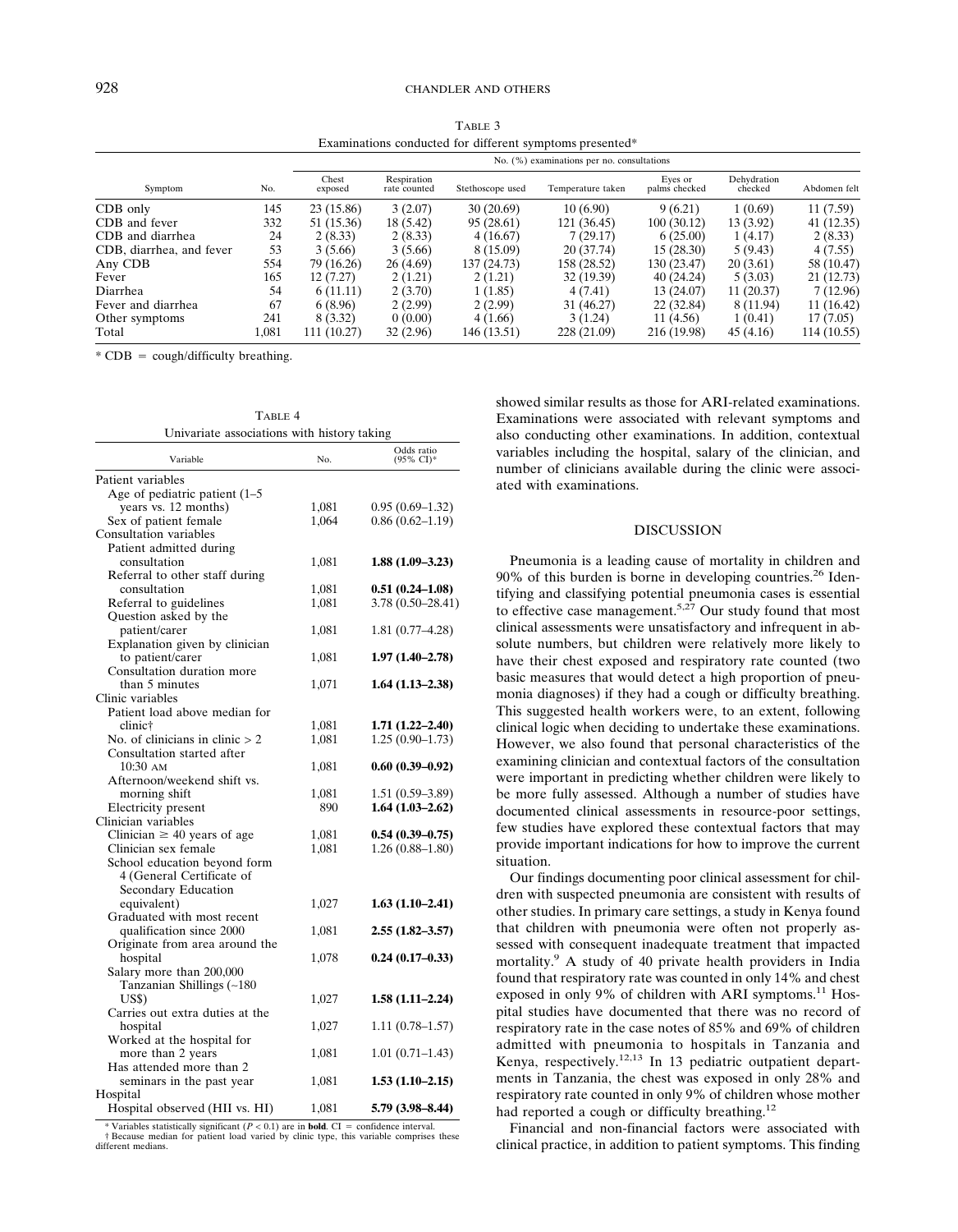|                                                       |       | Odds ratio $(95\% \text{ CI})^*$   |                                   |                                   |  |
|-------------------------------------------------------|-------|------------------------------------|-----------------------------------|-----------------------------------|--|
| Variables                                             | No.   | Chest exposure                     | Temperature measurement           | Stethoscope use                   |  |
| Patient variables                                     |       |                                    |                                   |                                   |  |
| Age of pediatric patient $(1-5$ years vs. 12 months)  | 1,081 | $0.71(0.48-1.05)$                  | $0.99(0.74 - 1.53)$               | $0.63(0.44 - 0.89)$               |  |
| Sex of patient female                                 | 1.064 | $0.83(0.55-1.23)$                  | $0.79(0.59-1.07)$                 | $0.91(0.61-1.30)$                 |  |
| Fever                                                 | 1,081 | $1.44(0.96-2.17)$                  | $9.06(5.81 - 14.11)$ <sup>+</sup> | $2.29(1.55 - 3.37)$               |  |
| Cough or difficulty breathing                         | 1,081 | $2.57(1.67-3.95)$ <sup>†</sup>     | $2.60(1.91-3.56)$ †               | 18.91 (9.52–37.57) †              |  |
| Diarrhea                                              | 1,081 | $0.79(0.46-1.35)$                  | $1.97(1.40 - 2.78)$ <sup>†</sup>  | $0.47(0.27-0.82)$                 |  |
| Vomiting                                              | 1,081 | $0.82(0.48-1.41)$                  | $2.28(1.62 - 3.21)$ †             | $0.85(0.53-1.36)$                 |  |
| Abdominal pain                                        | 1,081 | $1.76(0.80-3.85)$                  | $0.15(0.04 - 0.63)$               | $0.56(0.20-1.57)$                 |  |
| Consultation variables                                |       |                                    |                                   |                                   |  |
| Temperature taken with thermometer                    | 1,081 | $1.95(1.27-2.98)$                  |                                   | $1.56(1.05-2.32)$ †               |  |
| Chest exposed                                         | 1,081 |                                    | $1.95(1.27-2.98)$                 | $2.73(1.72 - 4.33)$               |  |
| Respiration rate counted                              | 1,081 | $13.22(6.37-27.43)$ <sup>+</sup>   | $9.00(4.20 - 19.31)$ <sup>+</sup> | $0.91(0.32 - 2.64)$               |  |
| Stethoscope used                                      | 1,081 | $2.73(1.72 - 4.33)$ <sup>†</sup>   | $1.56(1.05-2.32)$                 |                                   |  |
| Eyes or palms examined                                | 1,081 | $1.73(1.11 - 5.66)$                | $2.15(1.54 - 2.99)$ <sup>+</sup>  | $1.84(1.25-2.72)$                 |  |
| Dehydration                                           | 1,081 | 7.50 $(4.00-14.07)$ <sup>†</sup>   | $3.18(1.74 - 5.85)$ <sup>†</sup>  | $1.89(0.92 - 3.91)$               |  |
| Abdomen felt                                          | 1,081 | 3.07 $(1.88 - 5.01)^+$             | $1.46(0.94 - 2.27)$               | $1.42(0.85-2.38)$                 |  |
| Consciousness                                         | 1,081 | $18.20(8.86 - 37.36)$ <sup>†</sup> | $2.59(1.30 - 5.18)$               | 4.06 $(2.00 - 8.25)$ <sup>†</sup> |  |
| Patient admitted during consultation                  | 1,081 | $2.71(1.73 - 4.26)$ <sup>+</sup>   | $8.65(5.99 - 12.48)$ <sup>†</sup> | $2.39(1.58-3.62)$ †               |  |
| Referral to other staff during consultation           | 1,081 | $2.52(1.12 - 5.66)$                | $0.44(0.16-1.27)$                 | $1.00(0.38 - 2.61)$               |  |
| Referral to guidelines                                | 1,081 | $6.20(2.48-15.52)$ <sup>†</sup>    | $1.25(0.45-3.48)$                 | $1.13(0.33 - 3.91)$               |  |
| Question asked by the patient/carer                   | 1,081 | $0.97(0.41 - 2.31)$                | $1.14(0.62 - 2.13)$               | $1.30(0.64 - 2.63)$               |  |
| Explanation given to patient/carer                    | 1,081 | $2.78(1.84 - 4.21)$ <sup>†</sup>   | $0.85(0.63-1.14)$                 | $1.34(0.94 - 1.90)$               |  |
| Consultation duration more than 5 minutes             | 1,071 | 4.93 (3.24-7.49) <sup>†</sup>      | $3.73(0.76 - 5.06)$ <sup>+</sup>  | $2.04(1.43 - 2.91)$ †             |  |
| Clinic variables                                      |       |                                    |                                   |                                   |  |
| Patient load above median for clinic                  | 1,081 | $1.82(1.23 - 2.71)$                | $0.54(0.40-0.74)$ <sup>+</sup>    | $0.79(0.55 - 1.12)$               |  |
| Number of clinicians in clinic $> 2$                  | 1,081 | $1.47(0.96 - 2.25)$                | $0.86(0.64 - 1.87)$               | $0.94(0.66 - 1.34)$               |  |
| Consultation started after 10:30 AM                   | 1,081 | $0.89(0.57-1.40)$                  | $1.30(0.91 - 1.87)$               | $0.88(0.59-1.32)$                 |  |
| Afternoon/weekend shift vs. morning shift             | 1,081 | $2.07(0.94 - 4.59)$                | $0.27(0.08 - 0.88)$               | $1.74(0.82 - 3.71)$               |  |
| Electricity present                                   | 890   | $0.98(0.49-1.96)$                  | $33.03(4.58-238.3)$               | $2.14(1.01-4.52)$                 |  |
| Clinician variables                                   |       |                                    |                                   |                                   |  |
| Clinician $\geq 40$ years of age                      | 1,081 | $0.88(0.57-1.36)$                  | $2.12(1.57-2.88)$ <sup>†</sup>    | $1.26(0.87-1.82)$                 |  |
| Clinician sex female                                  | 1,081 | $0.62(0.39-0.98)$                  | $0.81(0.59-1.12)$                 | $0.22(0.13 - 0.38)$ <sup>†</sup>  |  |
| School education beyond Form 4 (equivalent to General |       |                                    |                                   |                                   |  |
| Certificate of Secondary Education)                   | 1,027 | $0.54(0.34 - 0.86)$                | $1.14(0.84 - 1.55)$               | $0.61(0.41 - 0.90)$ <sup>+</sup>  |  |
| Graduated since 2000                                  | 1,081 | $1.24(0.83 - 1.84)$                | $0.39(0.29 - 0.53)$ †             | $0.96(0.68-1.36)$                 |  |
| Originate from area around the hospital               | 1,078 | $0.22(0.11 - 0.44)$ <sup>†</sup>   | $0.07(0.04 - 0.15)$ <sup>+</sup>  | $0.47(0.29 - 0.75)$               |  |
| Salary more than 200,000 Tanzanian Shillings          |       |                                    |                                   |                                   |  |
| per month $(-180 \text{ US})$                         | 1,027 | $3.34(2.04 - 5.47)$                | $2.33(1.68 - 3.22)$ †             | $4.26(2.70-6.73)$ <sup>+</sup>    |  |
| Carries out extra duties at the hospital              | 1,027 | $3.02(1.96-4.64)$ <sup>†</sup>     | $2.23(1.65-3.01)$ †               | $2.71(1.88 - 3.94)$ †             |  |
| Worked at the hospital for more than 2 years          | 1,081 | $1.07(0.71-1.64)$                  | $1.09(0.80-1.49)$                 | $0.81(0.55-1.20)$                 |  |
| Has attended $> 2$ seminars in the past year          | 1,081 | $1.72(1.01-2.78)$                  | $1.37(0.98 - 1.19)$               | $1.11(0.75-1.64)$                 |  |
| Hospital                                              |       |                                    |                                   |                                   |  |
|                                                       |       |                                    |                                   |                                   |  |

Hospital observed (HII vs. HI) 1,081 **2.63 (1.20–5.77) 16.00 (5.05–50.67)**† **13.87 (3.40–56.59)**

TABLE 5 Univariate analysis of examinations

\* Variables statistically significant (*P* < 0.1) are in **bold**.

 $\pm P < 0.001$ 

provides support for the argument that improvement in performance requires both financial and non-financial incentives.<sup>28</sup> The association between salary and better performance is striking, although it may not be causal. In our corresponding qualitative study, we found that higher salary was associated with higher motivation (Chandler CI and others, unpublished data), which may explain better performance among clinicians in the higher salary bracket. Alternatively, higher salary may be a result of better performance if clinicians were paid more in line with performance (so the causality is reversed). However, performance-related pay was not yet instituted at the time of the study when salaries were related to years of service, although additional payments for positions of responsibility were paid to some clinicians, apparently selected on the basis of their relationship with district administration. That clinicians performed better during longer consultations supports the hypothesis that improvement requires an increased availability of time,  $29$ which also has to be considered in terms of the potential increase in cost.<sup>30</sup> The finding that HII performed better than HI in most outcomes may reflect a higher general standard of care maintained by peer supervision or patient expectations; differences in organizational culture were observed in the qualitative study and are likely to have affect performance.<sup>31</sup>

The variables that affected history taking were different from those predicting examinations. The time of day and clinician origins were important, as well as the hospital. A full history was more likely to be taken if the patient was seen earlier in the day (outpatient clinics began between 7:30 AM and 8:00 AM), which suggests that when clinicians have more energy at the start of the day, patients may receive a more thorough consultation. This finding echoes findings in our qualitative study when lack of opportunity to have breakfast at the traditional time of 10:30 AM (for their non-clinical colleagues and when they are not on clinical duty) was a source of dissatisfaction. Clinicians suggested that the introduction of formal breaks during the working day might increase their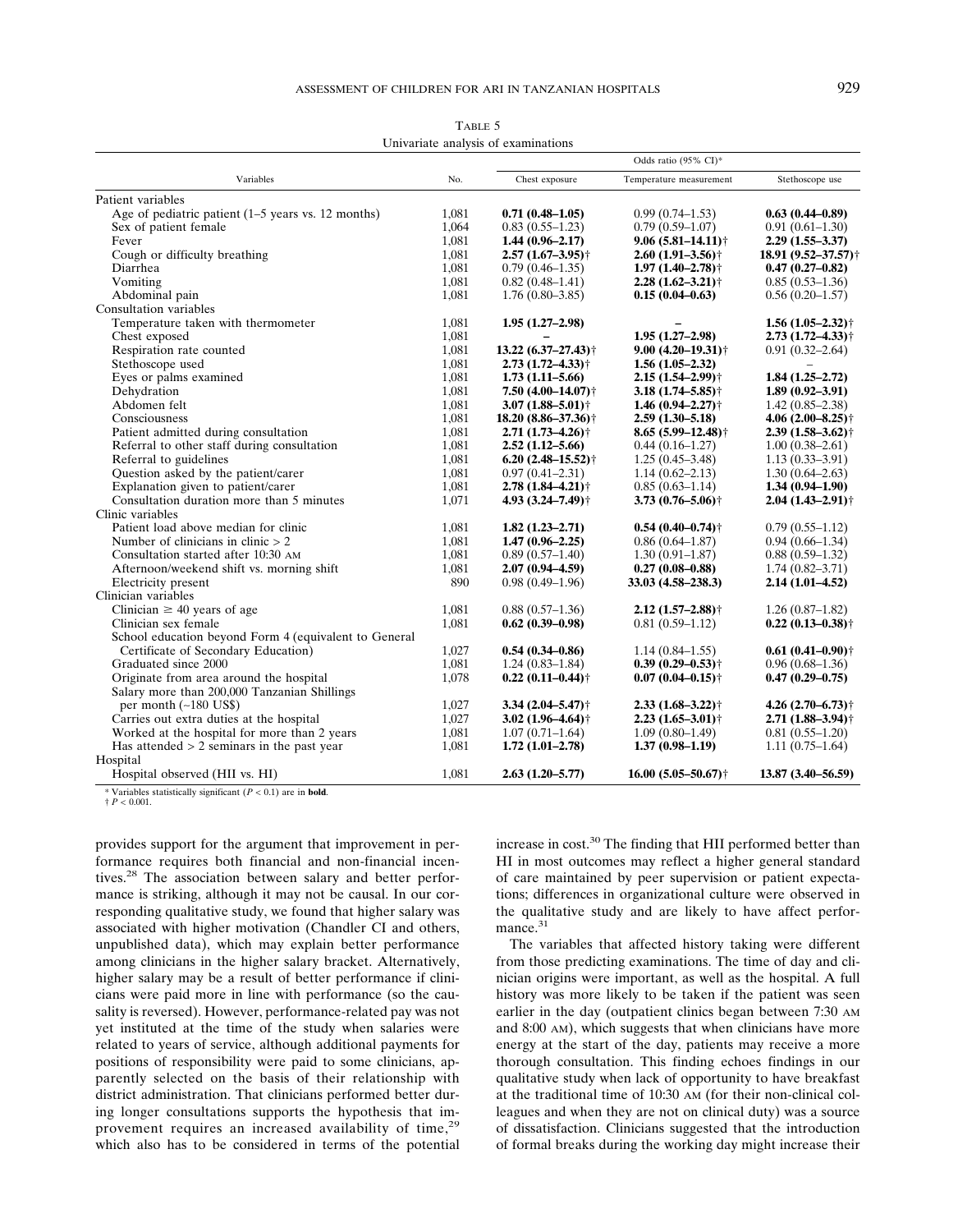TABLE 6 Multivariate multilevel models for history and examination decisions

|                                                      | Adjusted odds ratio* (95% confidence interval) |                      |                      |                      |  |  |
|------------------------------------------------------|------------------------------------------------|----------------------|----------------------|----------------------|--|--|
| Parameter                                            | History                                        | Chest exposure       | Stethoscope          | Temperature          |  |  |
| N                                                    | 1,078                                          | 1,017                | 1,017                | 1,071                |  |  |
| Fixed part                                           |                                                |                      |                      |                      |  |  |
| Patient                                              |                                                |                      |                      |                      |  |  |
| Fever                                                |                                                |                      |                      | 14.28 (7.71–28.28)   |  |  |
| Cough or difficulty breathing                        |                                                | $3.42(1.92 - 6.31)$  | 24.22 (12.40–53.30)  | $3.49(2.03 - 6.24)$  |  |  |
| Diarrhea                                             |                                                |                      | $0.46(0.23 - 0.89)$  | $3.06(1.69 - 5.56)$  |  |  |
| Consultation                                         |                                                |                      |                      |                      |  |  |
| Respiration rate counted                             |                                                | $11.02(3.61-36.93)$  |                      | $5.46(1.40-22.65)$   |  |  |
| Dehydration checked                                  |                                                | $3.22(1.21 - 8.60)$  |                      |                      |  |  |
| Admitted during consultation                         |                                                |                      |                      | $5.10(2.51 - 10.56)$ |  |  |
| Malaria test requested during consultation           |                                                |                      |                      | $1.75(1.01-1.12)$    |  |  |
| Consultation started after 10:30 AM                  | $0.61(0.37-0.96)$                              |                      |                      |                      |  |  |
| Consultation duration over 5 minutes                 |                                                | $2.47(1.43 - 4.21)$  | $2.86(1.78-4.62)$    | $4.70(2.66 - 8.54)$  |  |  |
| Clinician                                            |                                                |                      |                      |                      |  |  |
| Clinician originates in hospital area                | $0.40(0.16 - 0.91)$                            |                      |                      |                      |  |  |
| Salary more than \$180 per month                     |                                                | $4.47(1.69-12.34)$   | $4.27(1.25-15.86)$   |                      |  |  |
| Hospital                                             |                                                |                      |                      |                      |  |  |
| Hospital HII vs. HI                                  | $3.55(1.07-9.13)$                              |                      | $9.99(2.17 - 37.68)$ | 28.19 (7.19–144.75)  |  |  |
| Random part                                          |                                                |                      |                      |                      |  |  |
| Clinic session variance estimate $(\sigma_w^2)$      |                                                |                      |                      |                      |  |  |
| (SE), partition coefficient, %                       | $0.59(0.31)$ † 15.10                           | $2.82(1.28)$ † 46.12 | 0.40(0.32)10.84      | $2.87(1.27)$ † 46.59 |  |  |
| Clinician variance estimate $(\sigma_{u_2}^2)$ (SE), |                                                |                      |                      |                      |  |  |
| partition coefficient, %                             | $0.28(0.24)$ 7.89                              | 0.47(0.47)12.50      | 0.23(0.93)27.21      | 2.81 (1.62) 46.07    |  |  |

\* Only variables statistically significant in the model, or that gave a better fit to the data, are presented because validity of the models could be compromised by adding variables that were<br>not significant in univariate

† Variance statistically significant at the 95% level.

motivation to work, and this suggestion is supported by the data in this report.

Other studies have also examined the influence of time of day on performance, although their cut-off times were later, which may account for different results. In Malawian health facilities, errors in malaria treatment were more frequent before 1:00 PM, which can be explained by the higher case load compared with that during afternoon consultations.<sup>32</sup> However, in Benin and Kenya, similar analysis found no association with time of consultation.33,34 We were surprised that clinicians who originated from the hospital district were less likely to take a full history, having hypothesized that their status would rely on provision of good quality of care. However, discussion of this result with clinicians at participating and neighboring hospitals (when we visited to show them our findings) suggested this was not surprising to them, which can be explained by additional distractions of those originally from the hospital area, compared with outside workers who might have more time to spend studying and put more effort into work. If true, this explanation would support programs that rotate clinicians through different placements, including incentive schemes for periods spent in hard-to-reach settings.35 One of the reasons given for such distractions was financial obligations: time spent on businesses to support family and lifestyle status may be increased under these circumstances. In this case, clinician goals are less likely to be in line with organizational goals of patient-centered care and may lead to poor motivation to perform to a person's maximum ability. $3\overline{6}$ 

The importance of the context of the consultation was highlighted in our study by the high amount of variation attributable to differences between clinic sessions, which suggested that when clinics are not adequately supported, clinicians may be restricted in their practice. For example, although variance was not significant, there was a much higher percentage vari-

ance in examination with a stethoscope attributable to the clinic context, which suggested that having the necessary material at the time of the consultation (in this case a stethoscope) is an important factor. The importance of equipment availability has been reported to restrict to the implementation of IMCI in Uganda.<sup>37</sup> The outcomes analyzed in our study were not associated with clinician age, level of secondary education, year of graduation, or number of seminars attended by clinicians, and there was less variation between clinicians than between clinics attended by the same clinician. However, this does not rule out the potential role of training; all clinicians included in the sample were clinical officers and had received a similar level and style of training, and although there was variation between clinicians in the outcomes, the performance overall was low and this may be improved with training. We did not measure the competence of clinicians, but the variation found within individual clinicians' performance supports the hypothesis of a gap between knowledge and practice. Supervision has been argued as key to maintaining standards, closing the gap between providers' knowledge and practice.<sup>38</sup>

Observation of clinicians may have altered their behavior (Hawthorne effect), but this effect has been shown to reduce rapidly over successive consultations.<sup>39</sup> To maximize this reduction and to get a better understanding of the environmental context, we chose to carry out the research in only two hospitals (a larger total number of consultations were observed in HI but with patients more than five years of age and were not included in this study). This use of only two hospitals limited our ability to detect and quantify differences in context at the hospital level, which we expected, on the basis of other findings,<sup>40</sup> would impact performance. The associations found in this study between specific contextual and practice variables may not be generalizable to other settings, but the finding that practice was associated with measured and un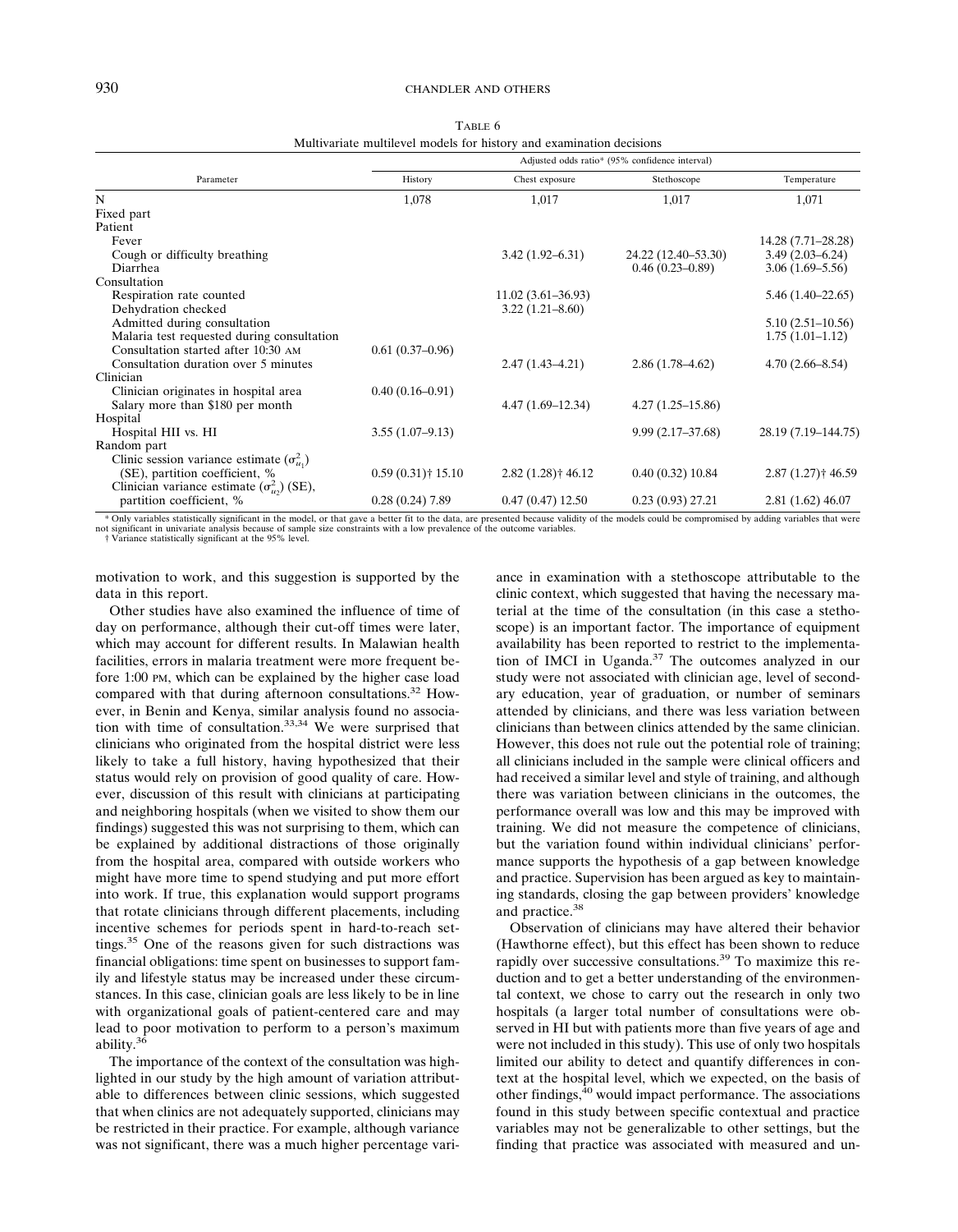measured contextual variables is likely to apply to other settings even if the specific factors differ.

Appropriate examinations of children with symptoms of ARI are infrequent in absolute terms, although respiratory symptoms lead to a significant relative increase in these examinations. Counting the respiratory rate was so rare that a model of its use could not be constructed. Other relevant examinations for ARI symptoms, including chest exposure, stethoscope use, and use of a thermometer, were more likely in longer consultations, when the clinician had a higher salary and in different hospital environments. This report supports the findings of our qualitative study and the argument that improvement in performance may be achievable with financial and non-financial incentives for clinical staff.

Received July 16, 2008. Accepted for publication September 17, 2008.

Acknowledgments: We thank all outpatients, clinical officers, and administrations at both participating hospitals for their participation; and the Joint Malaria Programme of Northeast Tanzania and Kini Chonya, Frank Mtei, Beatrice Siteyian, Frida Temba, and Clara Lweno for their assistance.

Financial support: This study was supported by grants from the Sir Halley Stewart Trust; the Economic and Social Research Council; the Medical Research Council, United Kingdom; and the European Commission (SANTE/2004/078-607).

Authors' addresses: Clare I. R. Chandler, London School of Hygiene and Tropical Medicine, 49-51 Bedford Square, London WC1B 3DP, United Kingdom, E-mail: clare.chandler@lshtm.ac.uk. Behzad Nadjm, and Christopher J. M. Whitty, London School of Hygiene and Tropical Medicine, Keppel Street, London WC1E 7HT, United Kingdom, E-mails: bnadjm@yahoo.com, hugh.reyburn@lshtm.ac.uk, and christopher.whitty@lshtm.ac.uk. Gloria Boniface and Kaseem Juma, Joint Malaria Programme, Kilimanjaro Christian Medical Centre, PO Box 2228, Moshi, Tanzania, E-mails: glosa2003@yahoo.co.uk and kaseem\_juma@yahoo.co.uk. Hugh Reyburn, London School of Hygiene and Tropical Medicine, Keppel Street, London WC1E 7HT, United Kingdom, and Joint Malaria Programme, Kilimanjaro Christian Medical Centre, PO Box 2228, Moshi, Tanzania, E-mail: hugh .reyburn@lshtm.ac.uk.

#### REFERENCES

- 1. Rudan I, Boschi-Pinto C, Biloglav Z, Mulholland K, Campbell H, 2008. Epidemiology and etiology of childhood pneumonia. *Bull World Health Organ 86:* 408–416.
- 2. Greenwood B, 2008. A global action plan for the prevention and control of pneumonia. *Bull World Health Organ 86:* 322–2A.
- 3. Graham SM, English M, Hazir T, Enarson P, Duke T, 2008. Challenges to improving case management of childhood pneumonia at health facilities in resource-limited settings. *Bull World Health Organ 86:* 349–355.
- 4. Qazi SA, Rehman GN, Khan MA, 1996. Standard management of acute respiratory infections in a children's hospital in Pakistan: impact on antibiotic use and case fatality. *Bull World Health Organ 74:* 501–507.
- 5. Sazawal S, Black RE, 2003. Effect of pneumonia case management on mortality in neonates, infants, and preschool children: a meta-analysis of community-based trials. *Lancet Infect Dis 3:* 547–556.
- 6. Bryce J, Gouws E, Adam T, Black RE, Schellenberg JA, Manzi F, Victora CG, Habicht JP, 2005. Improving quality and efficiency of facility-based child health care through integrated management of childhood illness in Tanzania. *Health Policy Plan 20(Suppl 1):* i69–i76.
- 7. Rowe SY, Olewe MA, Kleinbaum DG, McGowan JE Jr, McFarland DA, Rochat R, Deming MS, 2007. Longitudinal analysis of community health workers' adherence to treatment guide-

lines, Siaya, Kenya, 1997–2002. *Trop Med Int Health 12:* 651– 663.

- 8. Ofori-Adjei D, Arhinful DK, 1996. Effect of training on the clinical management of malaria by medical assistants in Ghana. *Soc Sci Med 42:* 1169–1176.
- 9. Lindblade KA, Hamel MJ, Feikin DR, Odhiambo F, Adazu K, Williamson J, Vulule JM, Slutsker L, 2007. Mortality of sick children after outpatient treatment at first-level health facilities in rural western Kenya. *Trop Med Int Health 12:* 1258– 1268.
- 10. Krause G, Schleiermacher D, Borchert M, Benzler J, Heinmuller R, Ouattara K, Coulibaly S, Diasso I, Ilboudo A, Diesfeld HJ, 1998. Diagnostic quality in rural health centres in Burkina Faso. *Trop Med Int Health 3:* 100–107.
- 11. Chakraborty S, Frick K, 2002. Factors influencing private health providers' technical quality of care for acute respiratory infections among under-five children in rural West Bengal, India. *Soc Sci Med 55:* 1579–1587.
- 12. Reyburn H, Mwakasungula E, Chonya S, Mtei F, Bygbjerg I, Poulsen A, Olomi R, 2008. Clinical assessment and treatment in paediatric wards in the north-east of the United Republic of Tanzania. *Bull World Health Organ 86:* 132–139.
- 13. English M, Esamai F, Wasunna A, Were F, Ogutu B, Wamae A, Snow RW, Peshu N, 2004. Assessment of inpatient paediatric care in first referral level hospitals in 13 districts in Kenya. *Lancet 363:* 1948–1953.
- 14. Leonard KL, Masatu MC, 2003. *Knowledge and Practice in Health Care: Why Do Doctors who Know What To Do Not Do It*? New York: Colombia University.
- 15. Mtango FD, Neuvians D, Korte R, 1989. Magnitude, presentation, management and outcome of acute respiratory infections in children under the age of five in hospitals and rural health centres in Tanzania. *Trop Med Parasitol 40:* 97–102.
- 16. Tanzania National Bureau of Statistics, 2005. *Tanzania Demographic and Health Survey 2004–5*. Dar es Salaam: United Republic of Tanzania. Available at: http://www.nbs.go.tz/DHS/ index.htm. Accessed July 24, 2008.
- 17. Chandler CI, Chonya S, Boniface G, Juma K, Reyburn H, Whitty CJ, 2008. The importance of context in malaria diagnosis and treatment decisions—a quantitative analysis of observed clinical encounters in Tanzania. *Trop Med Int Health 13:* 1131– 1142.
- 18. World Health Organization, 2005. *Hospital Care for Children. Guidelines for the Management of Common Illnesses with Limited Resources*. Geneva: World Health Organization.
- 19. McIntosh K, 2002. Community-acquired pneumonia in children. *N Engl J Med 346:* 429–437.
- 20. Chandler CI, Jones C, Boniface G, Juma K, Reyburn H, Whitty CJ, 2008. Guidelines and mindlines: why do clinical staff overdiagnose malaria in Tanzania? A qualitative study. *Malar J 7:* 53.
- 21. Rasbash J, Steele F, Browne W, Prosser B, 2005. *A User's Guide to MLwiN*. Bristol, United Kingdom: Centre for Multilevel Modelling, University of Bristol.
- 22. Fielding A, Goldstein H, 2006. *Cross-Classified and Multiple Membership Structures in Multilevel Models: An Introduction and Review: Research Report Number 791*. Birmingham, United Kingdom: Department for Education and Skills. University of Birmingham.
- 23. Goldstein H, Browne W, Rasbash J, 2002. Partitioning variation in multilevel models. *Understanding Statistics 1:* 223–232.
- 24. Snijders TA, Bosker RJ, 1999. *Multilevel Analysis*. Newbury Park: Sage.
- 25. Spiegelhalter DJ, Best NG, Carlin BP, van der Linde A, 2002. Bayesian measures of model complexity and fit. *J Roy Statist Soc Ser B Statistical Methodology 64:* 583–616.
- 26. UNICEF, WHO, 2006. *Pneumonia: The Forgotten Killer of Children*. New York: The United Nations Children's Fund and World Health Organization. Available at: http://www.unicef .org/publications/files/Pneumonia\_The\_Forgotten\_Killer\_ of\_Children.pdf. Accessed July 24, 2008.
- 27. Ayieko P, English M, 2007. Case management of childhood pneumonia in developing countries. *Pediatr Infect Dis J 26:* 432–440.
- 28. Weller B, 2008. *Guidelines: Incentives for Health Professionals*. Global Health Workforce Alliance, World Health Organiza-